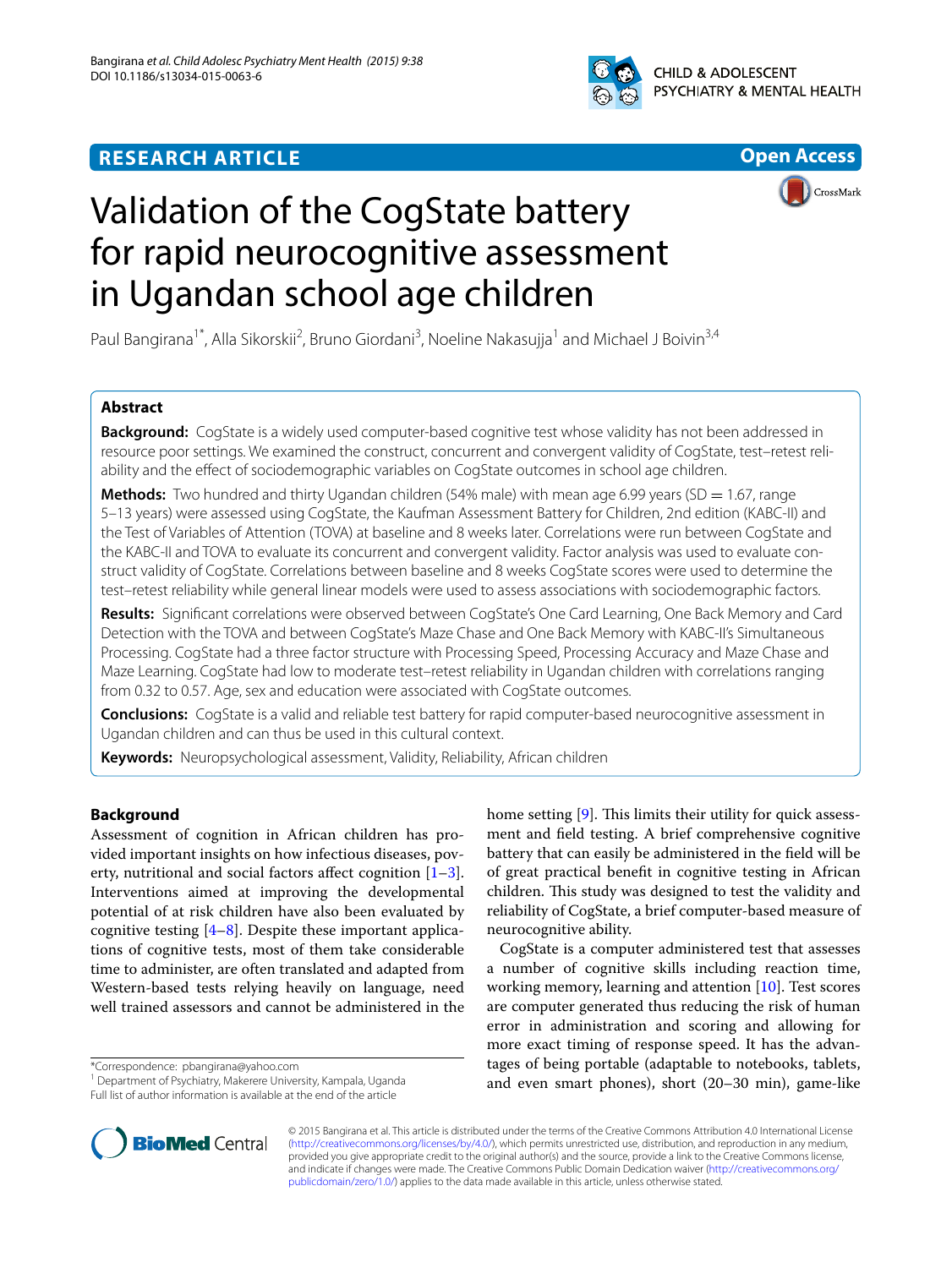in presentation and thus motivating, and cross-culturally adaptable because it is language independent. In the US and Asia, CogState has been used to assess working memory and cognition in children with eating disorders and movement difficulty and the effect of a summer treatment program on cognition in children with ADHD  $[11–13]$  $[11–13]$  $[11–13]$  $[11–13]$ . It has proved to be valid and reliable in healthy children and among patients with schizophrenia, HIV/ AIDS and mild traumatic brain injury [[14,](#page-6-8) [15\]](#page-6-9).

CogState has been used to evaluate the effect of cognitive rehabilitation programs in Ugandan children with HIV and those who survived cerebral malaria [\[6](#page-6-10)–[8\]](#page-6-3). There is however no data from this setting attesting to the test's validity and reliability in the sub-Saharan African cultural context, where children are often at risk from a host of factors pertaining to poverty, malnutrition, toxic environmental exposure, and infectious disease [\[16\]](#page-6-11) and may have little experience with computer-based presentations. The primary aim of this study was to examine the concurrent and convergent validity of CogState between the Test of Variables of Attention and the Kaufman Assessment Battery for Children (second edition) which have proven sensitive to the neurocognitive effects of severe malaria and HIV in our studies in Uganda [[3](#page-6-1), [17](#page-6-12)[–20\]](#page-6-13). The second aim of this study was to examine the construct validity of CogState using factor analysis. The third aim was to determine the test–retest reliability of CogState by comparing two test scores given at different times. The fourth aim examined the effect of sociodemographic variables (age, sex, child and parental education, weight, height, socioeconomic status and quality of the home environment) on CogState outcomes and to compare findings to our previous results using the KABC and TOVA where sociodemographic variables were predictive of scores in these tests [[21](#page-6-14)].

## **Methods**

#### **Study participants**

Study children were aged 5–13 years and had been recruited into a computerised cognitive rehabilitation training study between 2011 and 2014 at Mulago Hospital, Kampala. This intervention study from which participants for the present study were drawn had three groups of children; children with a history of cerebral malaria (CM), a history of severe malarial anemia (SMA) and health community controls (CC) who had no history of severe malaria. Those who had a history of CM or SMA on average 33 months earlier (range 23–62 months) and healthy community controls were recruited into the present study. These children were not included in the present study because of the different groups they belonged to (CM, SMA or CC), but because the testing procedures they went through provided an excellent opportunity to test the validity of CogState.

Cerebral malaria was defined as: (1) coma [Blantyre Coma Score (BCS) ≤2); (2) *Plasmodium falciparum* on blood smear; and (3) no other known cause of coma (e.g., meningitis, prolonged postictal state, or hypoglycemiaassociated coma reversed by glucose infusion). Severe malarial anemia was defined as presence of *P. falciparum* on blood smear in children with a hemoglobin level  $\leq 5$  g/ dL. Children with CM or SMA were managed according to the Ugandan Ministry of Health treatment guidelines current at the time of admission.

Healthy community children (CC) were recruited from the nuclear family, extended family, or household compound area of children with CM or SMA. Eligible CC were aged 5 months to 12 years. Children were enrolled if they met inclusion criteria and did not meet exclusion criteria. Exclusion criteria for all children included: (1) known chronic illness requiring medical care; (2) known developmental delay; or (3) prior history of coma, head trauma, hospitalization for malnutrition, or cerebral palsy; (4) severe neurologic complications from the malaria episode that hinder the child's ability to comprehend instructions and perform manual tasks on the computer.

Additional exclusion criteria for children with SMA included: (1) impaired consciousness on physical exam; (2) other clinical evidence of central nervous system disease; or (3) >1 seizure in the past 24 h prior to admission. Additional exclusion criteria for CC included: (1) illness requiring medical care within the previous 4 weeks or (2) major medical or neurological abnormalities on a screening physical exam.

Written informed consent was obtained from parents or guardians of study participants and assent from children aged 7 years and older. Ethical approval was granted by the Institutional Review Boards for human studies at Makerere University School of Medicine and Michigan State University.

#### **Study assessments**

All children, regardless of group underwent the same physical examination and provided a medical history. Other variables like parental education, quality of the home environment and socioeconomic status score were accessed from the database of another observational study in which they had participated earlier [[1\]](#page-6-0). All children found to be healthy were sent for cognitive assessment using CogState, the KABC-II and the TOVA.

CogState is a brief computer administered test assessing a number of cognitive abilities. The battery used in this study uses both regular playing cards and mazes to assess cognition. The maze tasks are the *Groton Maze Chase Task* Measuring visuomotor processing speed and the *Groton Maze Learning Task* measuring spatial working memory and learning which are presented on a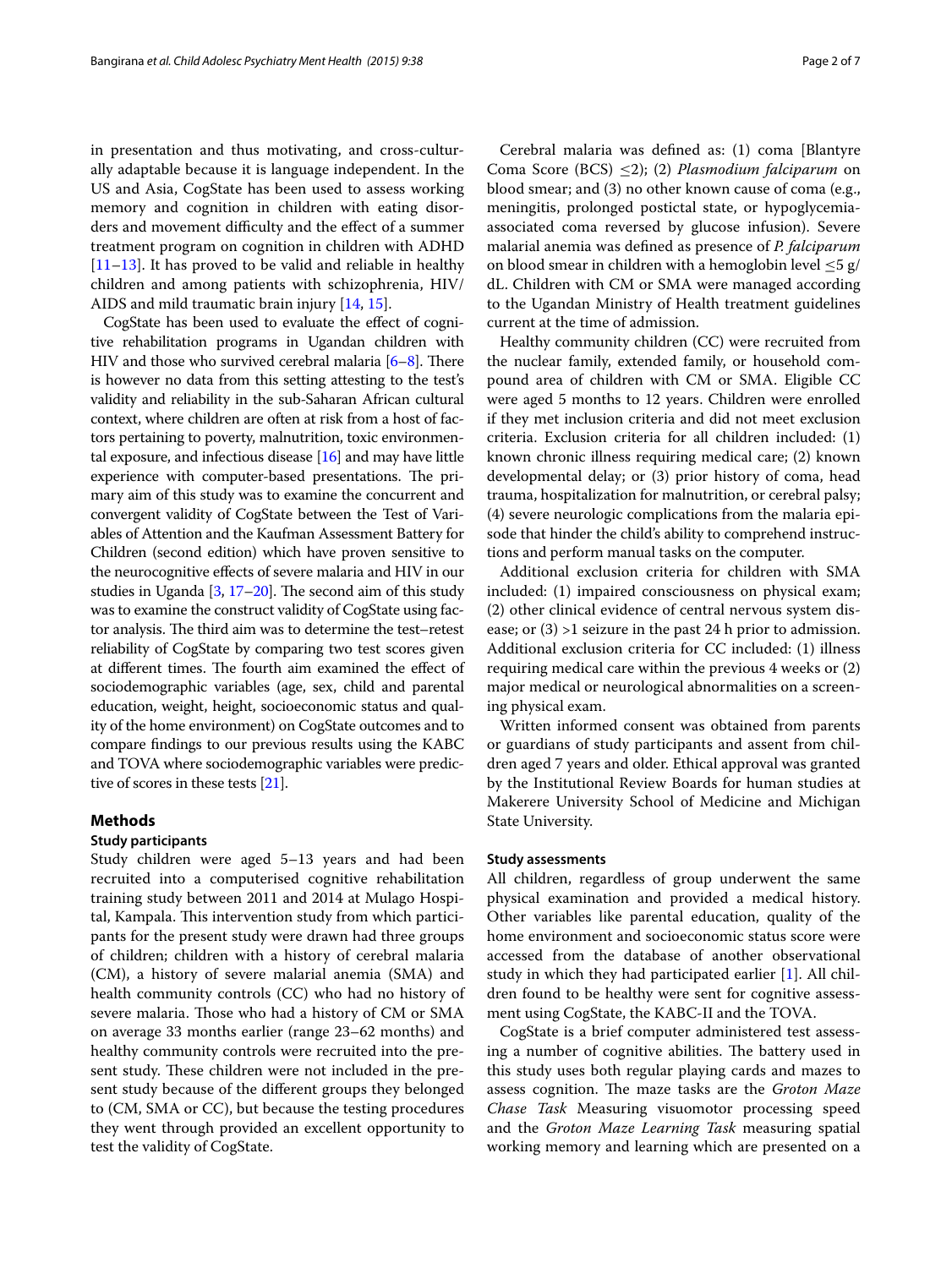$10 \times 10$  computer grid of tiles. In the maze chase task the subject is required to follow a target moving along the grid by clicking the tiles it has passed through making sure not to skip tiles or move diagonally. The primary outcome here was the total number of correct moves made per second. In the maze learning task the subject is required to find a hidden pathway through the grid from the top left tile to the bottom right one by guessing his/ her way through the grid while receiving feedback on each individual move. The primary outcome was the total number of errors made in learning the task in one to five trials in a single session.

The card tasks include *Detection* measuring psychomotor speed where the subject is required to press the YES button on the mouse as soon as a card turns face-up. *Identification* measuring visual attention where the subject is required to decide as quickly as possible whether the card that has turned face up is red (YES button) or not (NO button); *One Card Learning* measuring visual learning and memory where the subject decides whether the card has appeared before in the task by pressing the YES or NO buttons, and *One Back Memory* measuring working memory where the subject is required to immediately decide if the card is the same (YES button) as the previous one or not (NO button). For both Detection and Identification, the speed of performance (mean of the log10 transformed reaction times for correct responses) was the primary outcome while for One Card Learning and One Back Memory the accuracy of performance (arcsine transformation of the square root of the proportion of correct responses) was the primary outcome. The tests rely on minimal spoken language, which can be easily translated and include learning trials that continue until the child has consistently understood the concepts involved in the particular task.

The KABC-II has been widely used among Ugandan children to assess overall cognition and specific abilities like working memory, visual processing, reasoning and learning (long-term storage and retrieval) [\[3](#page-6-1), [8,](#page-6-3) [17](#page-6-12), [18](#page-6-15)]. It has a stable internal structure when used among Ugandan children and its scores are associated with the quality of the home environment, nutritional status and child's level of education [\[21](#page-6-14), [22](#page-6-16)]. Administration of the KABC-II is not heavily dependent on spoken language which makes the test easy to administer across cultures. However, test instructions were translated and back translated into Luganda, the commonly spoken language, which were then used in administration. The primary outcomes were short-term memory (taking in information, holding it then use it within a short time), visual processing (perceiving, manipulating and thinking visually), reasoning (solving problems by induction and deduction) and longterm storage and retrieval (storing and retrieving newly or previously learned information).

The TOVA is a computer-administered test of attention for children aged 5 years and older, as well as for adults. It also measures other facets of attention like reaction time, impulsivity, inattention and reaction time variability. The TOVA has been widely used in Ugandan children and is able to distinguish between children affected by central nervous system diseases and controls [\[3](#page-6-1), [17](#page-6-12)[–20](#page-6-13)]. The stimuli involved in the task are only simple geometric square shapes, familiar to most all individuals. The TOVA outcomes considered for this study were; the d' prime score (a measure of overall attention capacity), inattention (failing to respond to the target), impulsivity (responding to the wrong target), response time (time taken to respond), response time variability (variability in the response time of correct responses) and ADHD score (similarity of the score to that of an ADHD sample). Instructions for TOVA were explained to children in Luganda for those who did not understand English. A practise session was then given before the actual testing to ensure the test was well understood. For both the KABC and TOVA, there are no local norms in Uganda and studies have therefore used control groups to compare with the exposed sample [[1,](#page-6-0) [17](#page-6-12)[–20\]](#page-6-13).

Cognitive testing was performed on children at baseline after enrolment in the intervention study after which all three groups were randomised to three trial arms of the study. Two types of cognitive rehabilitation intervention (full and limited) were administered. A total of 77 children (33%) received the full version of the intervention, 85 (37%) received a limited version of the intervention, and 68 (30%) were controls. Repeat cognitive testing was performed 8 weeks later, after completion of the cognitive rehabilitation training intervention period. For this study, only the test results at 8 weeks of the control group that received no intervention were used. This control group did not participant in any procedures in the 8 weeks.

## **Statistical analysis**

Weight for age z scores and height for age z scores were calculated using CDC norms (Epi Info version 3.5.3; Centers for Disease Control and Prevention). Detection scores of children that had invalid Detection performance were omitted from the analyses. Test scores from CogState, KABC-II and TOVA were first age adjusted by converting them to z scores using the means of the community controls of the present study. This was done using the formula; (actual child's score − mean score of that age of the CC group)/standard deviation. This method has also been used elsewhere among Ugandan children [\[1](#page-6-0)]. Construct validity of CogState was evaluated by running an exploratory factor analysis with promax rotation to facilitate interpretation of the resulting factors. This approach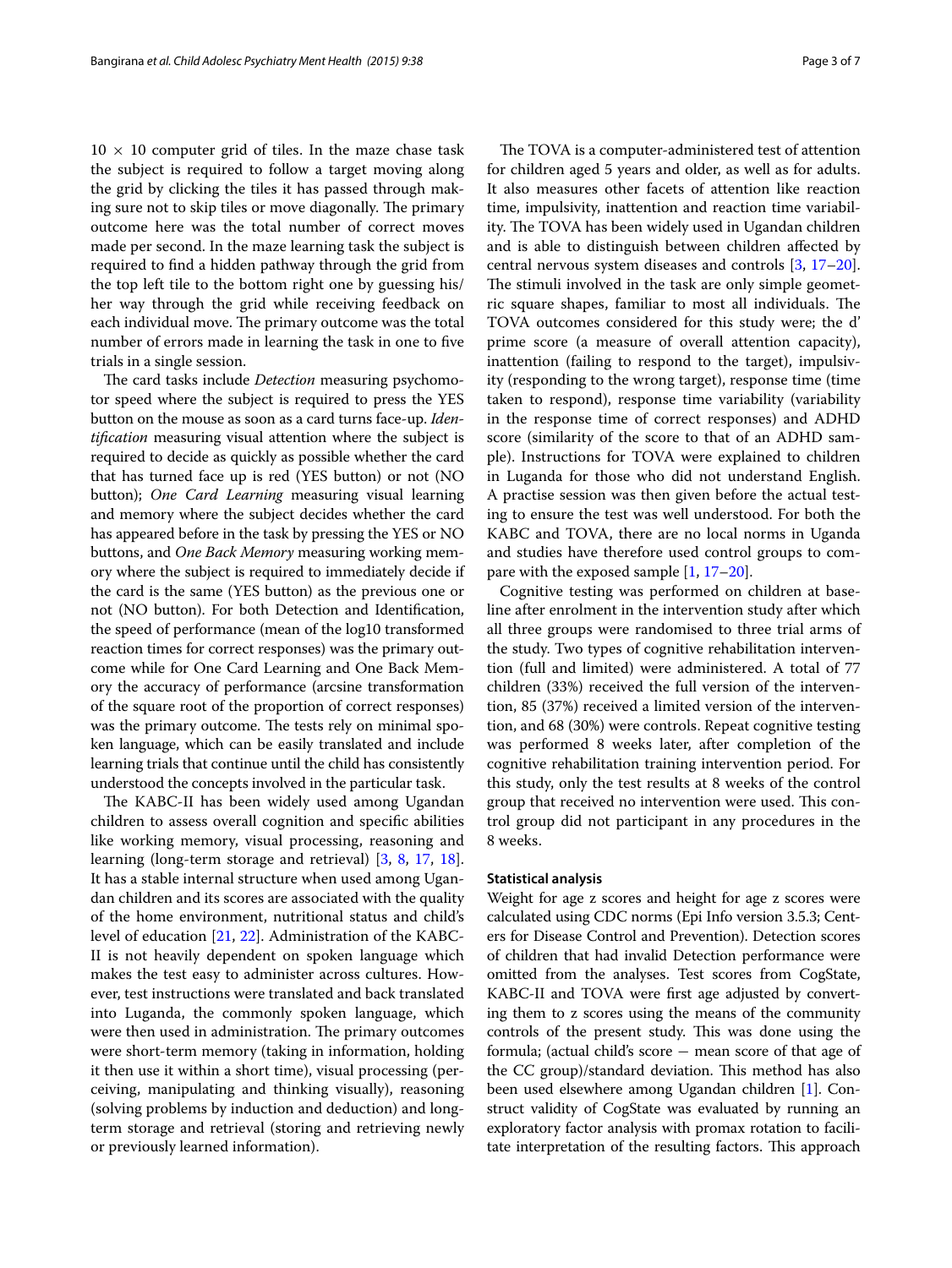was chosen to identify the latent factors within the different tests of CogState and whether tests measuring similar constructs load on the same factor. This approach has been used in other cross-cultural validation studies of tests developed in the West [[22](#page-6-16), [23\]](#page-6-17). The concurrent and convergent validity of CogState were analysed by evaluating Pearson correlations between its scores and those from the KABC-II and TOVA. In particular, concurrent validity was evaluated using outcomes assessing the same abilities; CogState detection and TOVA response time, CogState identification and TOVA d′ prime, CogState Maze Learning and KABC-II Short-term Memory, CogState One Card Learning and KABC-II Long-term Storage and Retrieval, CogState One Back Memory and KABC-II Shot-term Memory, CogState Maze Chase and TOVA Reaction Time. Correlations between pairs of variables reflecting similar but different constructs provided evidence of convergent validity. Pearson correlations of CogState variables measured at baseline and week 8 in the control group of the trial (consisting of children from the CM, SMA and CC groups randomised to this group) were used to gauge test–retest reliability of CogState. Finally the effects of age, sex, child and parental education, weight, height, socioeconomic status, quality of the home environment and prior malaria exposure on CogState unadjusted (raw score) outcomes were analyzed using multivariable general linear models. All analyses were performed using SAS 9.4.

## **Results**

### **Demographic characteristics of the study participants**

Additional file [1](#page-5-0): Table S1 summarizes the characteristics of the study sample. Two hundred and thirty children were included in the study; 130 (54%) of them were male and 144 (63%) had a severe malaria episode in the past 5 years, as described in the participants section. The majority had attended school, and the highest level of education attained at the time of the CogState testing is summarized in Additional file [1:](#page-5-0) Table S1.

## **Factor structure of CogState**

Three factors emerged in the factor analysis of the Cog-State scores. The first factor comprised of the accuracy scores from the four card tasks which was labelled Processing Accuracy. The second factor comprised of speed scores also from the four card tasks and was labelled Processing Speed. The final factor had four scores from the two maze tasks (correct moves per second and total errors for both Maze Learning and Maze Chase each) which was labelled Maze Chase and Learning (Additional file [1:](#page-5-0) Table S2).

#### **Concurrent and convergent validity of CogState**

Additional file [1](#page-5-0): Tables S3 and S4 list the correlation coefficients between CogState and KABC-II and TOVA variables, respectively. Substantial correlations exceeding 0.30 in absolute value are highlighted below. The Groton Maze Chase Task Measuring visuomotor speed correlated with KABC-II's Simultaneous Processing ( $r = 0.39$ ,  $p < .01$ ) and TOVA's Response Time ( $r = -0.38$ ,  $p < .01$ ). One Card Learning correlated with TOVA's Inattention  $(r = -0.40, p \le .01)$ , Impulsivity  $(r = -0.41, p \le .01)$ , Response Time ( $r = -0.42$ ,  $p \le .01$ ), Response Time Variability ( $r = -0.48$ ,  $p \le .01$ ) and D' Prime ( $r = 0.53$ ,  $p \leq .01$ ). One Back Memory correlated with KABC-II's Visual Processing ( $r = 0.43$ ,  $p \leq .01$ ) and with TOVA's Inattention ( $r = -0.46$ ,  $p \le .01$ ), Commission Errors  $(r = -0.35, p \leq .01)$ , Response Time  $(r = -0.51, p \leq .01)$ , Response Time Variability ( $r = -0.47$ ,  $p \le .01$ ) and D' Prime ( $r = 0.55$ ,  $p \leq .01$ ). Whereas Detection Speed, our primary outcome for attention in the CogState correlated with Response Time only ( $r = 0.38$ ,  $p \le .01$ ), Detection Accuracy which was not our primary outcome correlated with five of the six TOVA scores as did One Card Learning and One Back Memory above. There were no significant correlations between Identification with any of the KABC-II or TOVA measures. Maze learning time correlated with KABC-II Learning ( $r = -0.19$ ,  $p < .01$ ) and Delayed Recall ( $r = -0.17$ ,  $p = .01$ ).

## **Test–retest reliability of CogState**

Moderate correlation coefficients were observed between baseline CogState scores and those performed 8 weeks later for Groton Maze Learning ( $r = 0.35$ ,  $p < .01$ ), Groton Maze Chase ( $r = 0.42$ ,  $p < .01$ ), Detection ( $r = 0.32$ ,  $p < .01$ ), Identification ( $r = 0.43$ ,  $p = < .01$ ), One Back Memory ( $r = 0.57$ ,  $p < .01$ ) and One Card Learning  $(r = 0.50, p < .01)$ . Additional file [1:](#page-5-0) Table S5 shows these correlation coefficients and the mean and SD for each of the CogState outcomes at baseline and 8 weeks.

#### **Sociodemographic influences on CogState scores**

From multivariable linear models, several significant associations were found between sociodemographic factors and CogState measures. The associations are summarized as coefficients from linear models and represent the effect of each factor over and above other covariates. Age was a significant predictor of all CogState outcomes listed below. The reported coefficients represent an increase (or decrease if negative) in the respective CogState score with each year of age: Correct Moves Per Second (coefficient  $= 0.30$ , standard error  $= 0.01$ ,  $p < .01$ ), One Card Learning Accuracy (coefficient = 0.21, standard error =  $0.04$ , p < .01), One Card Back Accuracy (coefficient = 0.32, standard error = 0.04,  $p < .01$ ), Identification Time (coefficient =  $-0.14$ , standard error = 0.05,  $p \lt 0.01$ ), Detection Time (coefficient = -0.19, standard error  $= 0.05$ ,  $p < .01$ ), Errors in Maze Learning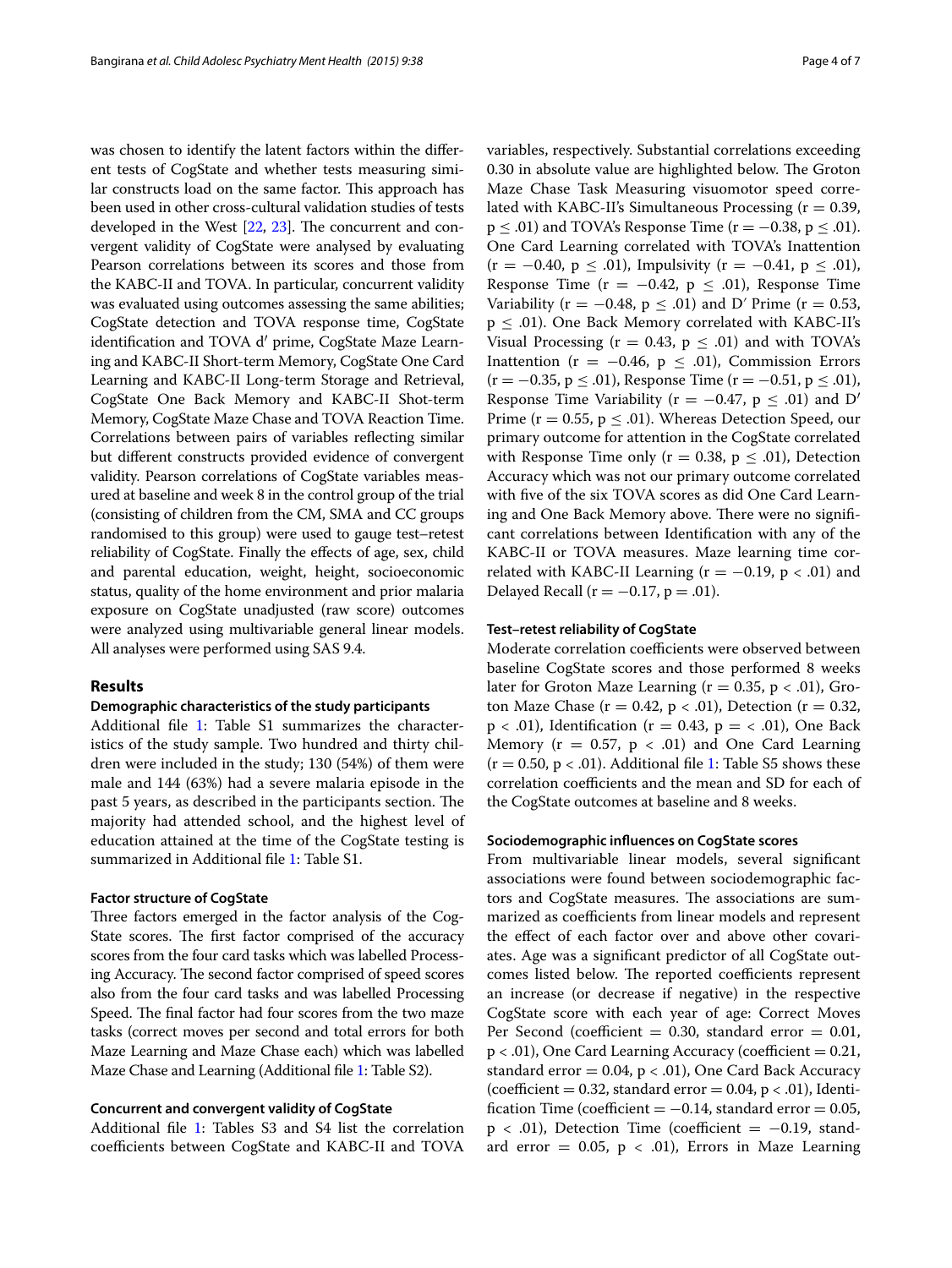(coefficient =  $-0.12$ , standard error = 0.05, p = .02), and Detection Accuracy (coefficient  $= 0.24$ , standard error = 0.05,  $p < .01$ ). Level of education summarized as primary school grade of 1 or higher versus no schooling or nursery was significantly related to One Card Learning Accuracy (coefficient  $= 0.35$ , standard error  $= 0.15$ ,  $p = .02$ ) and Errors in Maze Learning (coefficient  $= 0.38$ , standard error = 0.18,  $p = .03$ ). As with age, the coefficient indicates the increase in CogState score for those in primary school versus those who are not. Finally, male sex was associated with lower CogState scores on One Card Learning Accuracy (coefficient  $= -0.32$ , standard error  $= 0.12$ ,  $p < .01$ ) and Card Identification Time (coefficient =  $-0.28$ , standard error = 0.14, p = .05).

## **Discussion**

This study set out to examine the psychometric properties of CogState in Ugandan children. CogState's tests correlated with corresponding scores from the TOVA and KABC-II. CogState had a three factor structure with scales measuring Processing Accuracy, Processing Speed and Maze Chase and Learning. CogState scores also had low to moderate test–retest reliabilities when tests done 2 months apart were compared. CogState scores were affected by age, sex and education with older children, males and those in higher classes performing better.

Factor analysis of CogState in other studies has produced varying factor structures which is mainly due to the different tests included in the studies. Yoshida et al. [[24\]](#page-6-18) examined the factor structure of CogState in Japanese adults with schizophrenia. Tests included in the battery were Detection, Identification, One Back Memory, One Card Learning, Maze Learning, International Shopping List Task, Continuous Paired Associative Learning Task and the Social Emotional Cognition Task. The first factor was composed of the Continuous Paired Associative Learning Task, One Card Learning, One Back Memory and the Maze Learning Task that require memory while the second factor was composed of Detection and Identification that assess attention and psychomotor speed. The third factor was composed of the Social Emotional Cognition Task. A similar study in China that tested the validity and reliability of the Chinese language version of CogState used similar tests as Yoshida et al. [[25\]](#page-6-19) except the One Back Memory Test was replaced with the Two Back Memory test. A two factor solution was seen in this study with Detection and Identification loading on the first factor and the rest of the tests on the second factor.

These two studies and the present study suggest that Detection and Identification tasks consistently load on the same factor, most likely because they are both simple and more complex measures of reaction time to target

stimuli. The present study's factor structure is further categorised into accuracy or speed for the card tasks with the maze tasks loading on a separate factor for both correct moves and errors. Together these studies imply that the CogState test measure distinct abilities which are related by the unit of measurement of the outcome (e.g. speed, accuracy, correct moves or errors in the present study) or by the underlying construct being measured (e.g. memory, attention or social emotional cognition in the studies by Yoshida et al. [\[24\]](#page-6-18) and Zhong et al. [\[25\]](#page-6-19)). Careful thought therefore must be given to the outcome to be considered in studies, (i.e. whether speed, accuracy, errors or correct moves) as these measure different constructs.

In an earlier study among HIV infected Ugandan children, we observed correlations between all the KABC-II subtests and CogState's Maze Learning, One Back Memory and One Card Learning [[8\]](#page-6-3). The present study only had significant correlations between KABC-II's Simultaneous Processing and CogState's One Back Memory. Higher correlations between CogState tests and other tests measuring similar outcomes have been reported elsewhere, though theses were mainly in adults. In HIV infected adults in Uganda, a moderate correlation of 0.55 was observed between the cumulative scores of Cog-State and a standard neuropsychological battery [[26\]](#page-6-20). The sensitivity of CogState in this study was 65% and specificity was 63%. Our study did not assess sensitivity and specificity.

Overton and colleagues assessed cognition in HIV infected adults using CogState and a battery of tests assessing attention/psychomotor speed, fine motor speed skills, learning and memory, executive functioning, fluency and set shifting/response inhibition [[27\]](#page-6-21). Overton et al. did not include the maze tasks. Significant correlations were mainly observed between CogState's attention measures (Detection and Identification) and the other battery of attention tests. These correlations were for the speed measures and not the accuracy measures of Detection and Identification which is contrary to what we observed for Detection's speed and accuracy. We also observed correlations between CogState measures and the TOVA. One Card Learning and One Back Memory correlated with most of the TOVA tests implying a relationship between attention capacity and learning and working memory. Low inattention, impulsivity and quick reaction times are foundational to learning ability and working memory capacity. The results between our study and Overton et al. could in part be due to different samples, adults in the Overton study and children in ours.

The test–retest reliabilities of CogState tests were low to moderate in the present study, possibly due in part to a relatively long time period (8 weeks) between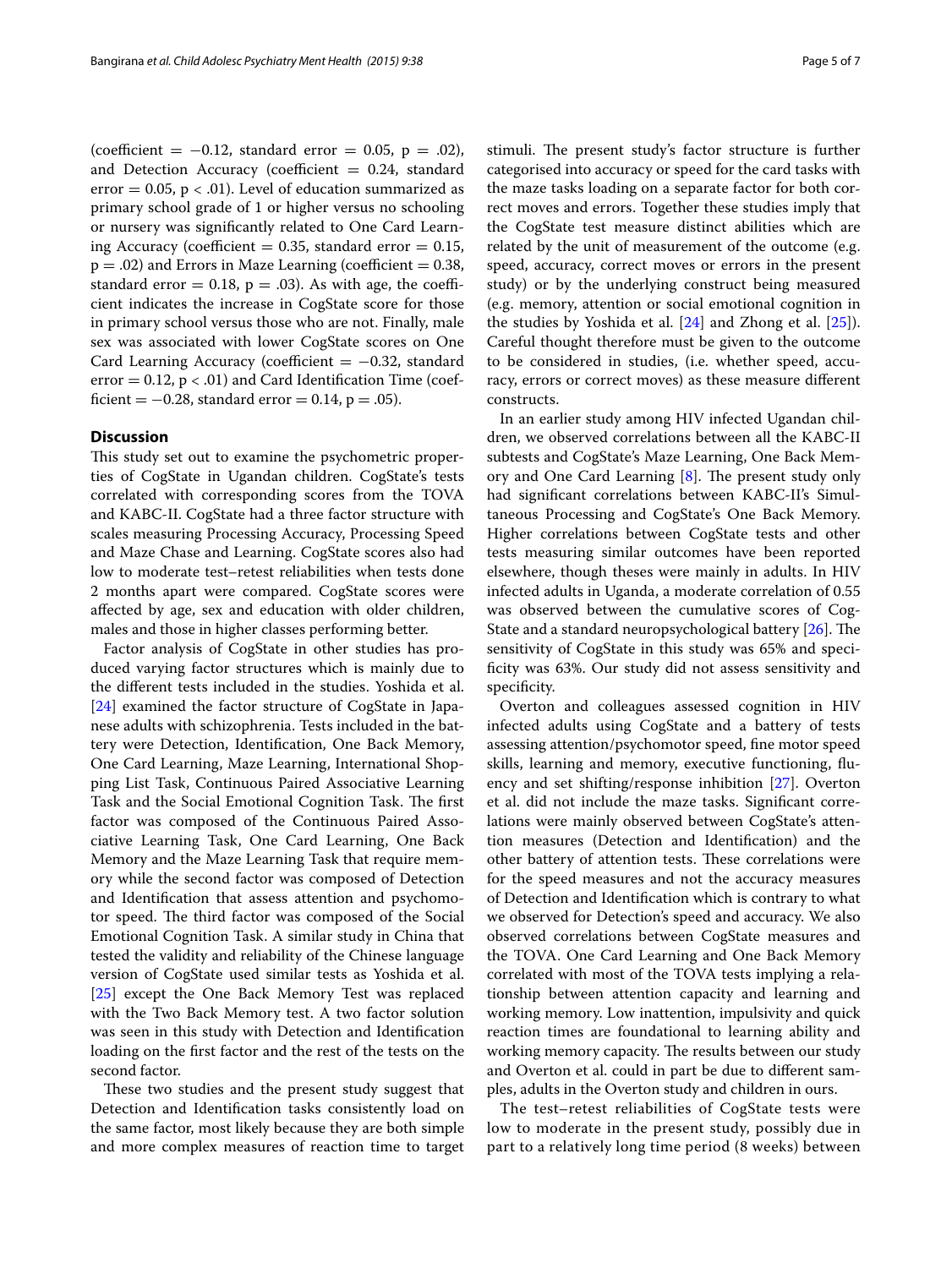two assessments. Higher reliabilities have been observed elsewhere with less time between repeated assessments. Eckner et al. [\[28\]](#page-6-22) reported an intraclass correlation coefficient of 0.51 for the Detection task among college athletes. A moderate correlation of 0.62 was observed in the Maze Learning task administered 1 month after the baseline testing among Chinese adults with schizophrenia [\[25\]](#page-6-19). In a study to examine practise effects when CogState is used repeatedly, children who were administered four CogState trials within 2 h, test–retest reliabilities between the first and second sessions ranged from 0.58 to 0.73 for tests similar to what we administered in the present study [[29](#page-6-23)]. No practice effects were observed after the second trial suggesting stability of performance over time.

In normal adults who did four CogState sessions within 3 h, practise effects were also observed between the first and second session with minimal effects observed later [[30\]](#page-6-24). A similar study had one group perform four sessions in 1 day and 1 week later and another group performed two sessions in 1 day and a month later  $[31]$  $[31]$ . As was seen in the earlier studies, practice effects were observed in the first two sessions in those who did four sessions in 1 day and minimal practise effects at 1 week. No effects were observed in the group that was tested at 1 month. These studies suggest that the follow-up scores might be better to use and also suggest that in these populations without much computer experience, at least one practice or warm-up test is needed.

Age and education were the main factors associated with CogState performance. Older age correlated with performance on One Card Learning, One Back Memory and Detection while a higher grade was associated with better performance in Maze Chase and One Back Memory. Education was also the main predictor of cognition in Ugandan school age children in an earlier study [\[21](#page-6-14)]. Other predictors were nutrition status and quality of the home environment, which were not associated with Cog-State scores in the present study.

This study had some limitations mainly because it was designed to answer other questions and not the validity of CogState. The design of the original study made it impossible to include all participants in the test–retest analysis. In addition, the heterogeneous sample with three different groups may have introduced some bias in the repeated assessments. Prior studies show that children with a history of severe malaria may have impaired cognitive functioning implying that performance at baseline may not always be correlated with follow-up assessments in the malaria groups [[1,](#page-6-0) [19](#page-6-26), [20\]](#page-6-13). However the short interval of 8 weeks between these tests may reduce the likelihood of this happening.

### **Conclusions and recommendations**

CogState has moderate test–retest reliability in Ugandan children with its Detection Accuracy being consistently correlated with attention scores from the TOVA. The three factor solution has Processing Speed, Processing Accuracy and Maze Chase and Learning as the underlying factors. As such, CogState provides a practical and efficient means of assessing several core domains of cognitive ability (working memory, attention, visual-spatial learning) in a cross-cultural context with African children. Although we documented in our study that CogState can be used to assess cognitive abilities in Ugandan children neurocognitively at risk from infectious disease (severe malaria), careful consideration has to be given to which outcome measures to assess (e.g., processing speed versus accuracy) and the extent to which these are dependent upon the integrity of more foundational core domains such as attention. Cog-State is a reasonably sensitive, efficient, and practical assessment of such domains for at-risk African children.

## **Additional file**

<span id="page-5-0"></span>**Additional file 1.** Tables for participant characteristics, validity and reliability of CogState.

#### **Abbreviations**

BCS: Blantyre Coma Score; CM: cerebral malaria; CC: community children; KABC-II: Kaufman Assessment Battery for Children, 2nd edition; SMA: severe malarial anemia; TOVA: Test of Variables of Attention.

#### **Authors' contributions**

PB participated in the design of the study, interpreted the results and wrote the manuscript. AS carried out the statistical analyses, interpreted the results and wrote the manuscript. BG participated in the design of the study, interpreted the results and wrote the manuscript. NN participated in the design of the study, interpreted the results and wrote the manuscript. MJB conceived the study, interpreted the results, wrote the manuscript and approved the final version for publication. All authors read and approved the final manuscript.

#### **Author details**

<sup>1</sup> Department of Psychiatry, Makerere University, Kampala, Uganda.<sup>2</sup> Department of Statistics and Probability, Michigan State University, East Lansing, MI, USA. <sup>3</sup> Neuropsychology Section, Department of Psychiatry, University of Michigan, Ann Arbor, MI, USA. <sup>4</sup> Departments of Psychiatry and of Neurology and Opthalmology, Michigan State University, East Lansing, MI, USA.

#### **Acknowledgements**

We wish to thank all the children and caregivers who participated in the study. We acknowledge the efforts of our dedicated study team; Monica Lyagoba, Ethel Nuwamanya Wandeka, Michael Ssengendo, Mariah Kateete, Richard Seviiri, Stella Butala, Stella Kibuuka Akayo and Titus Ssesanga that made this study a success.

#### **Funding**

This work was supported by the Eunice Kennedy Shriver National Institute of Child Health and Human Development and National Institute of Allergy and Infectious Diseases (Grant Numbers R01HD064416 and R01NS055349). The content is solely the responsibility of the authors and does not necessarily represent the official views of the National Institutes of Health. The funding source had no role in the study design; in the collection, analysis and interpretation of data; in the writing of the report; and in the decision to submit the article for publication.